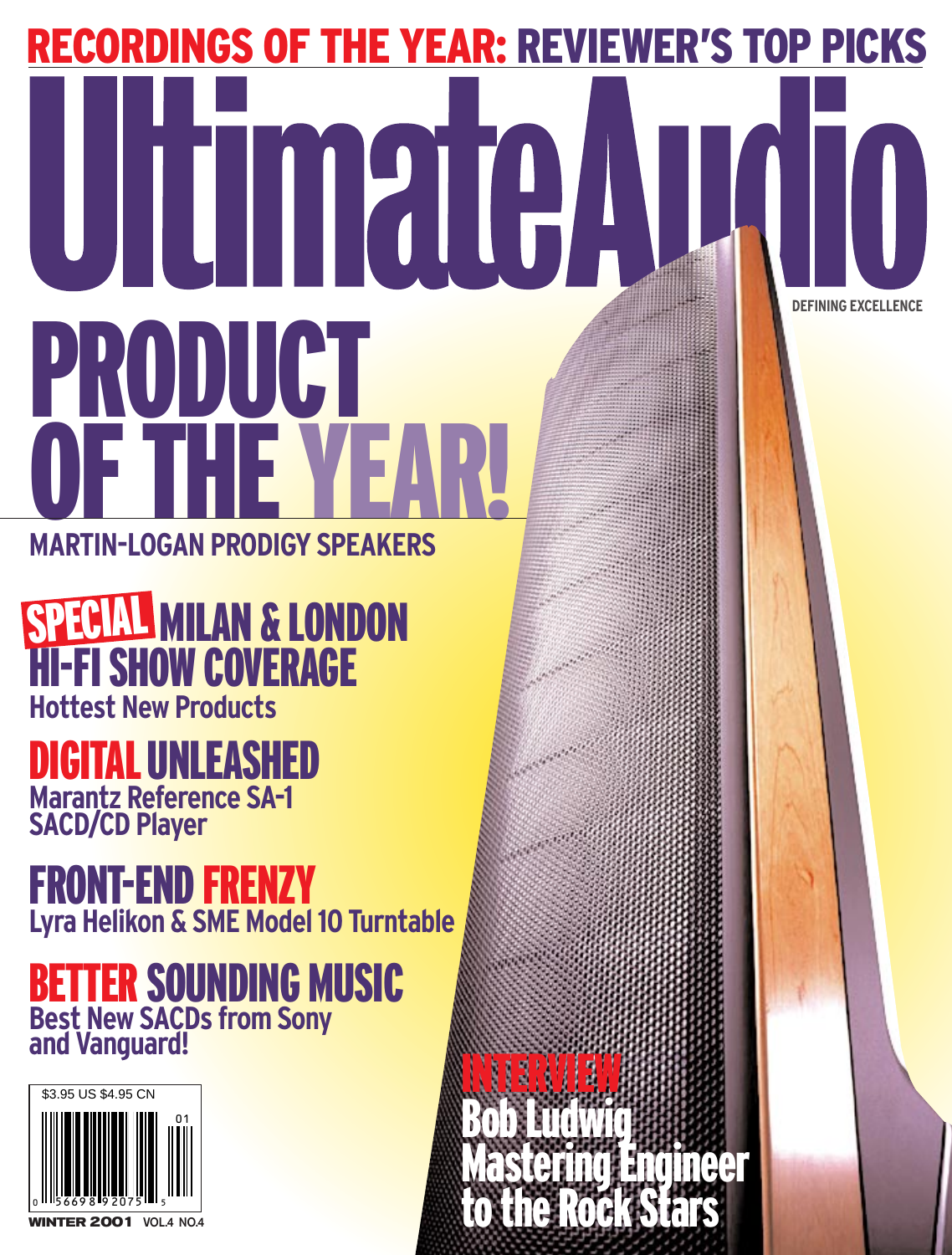**Purple Rain**

*The Legend Audio Starlet Integrated Amplifier*

**BY KEN KESSLER**

**COLORED CALLS INTERNATION CONTROVIDED STATE CHARTER CHARTER CHARTER CHARTER CHARTER CHARTER CHARTER CHARTER CHARTER CHARTER COLOR Chart calls it. Suffice it to say, I was as charmed–rightly or wrongly– onfession time: I knew I was going to like Legend Audio's Starlet True Integrated Amplifier the instant I opened the box and found myself looking at something finished in a fetching shade of purple. Or mauve. Or lilac. Or violet. Or whatever the by the hue just as I was by the Synthesis Nimis (seven shades of ice cream colors) and the Nightingale Armonia in its prototype shade of pale metallic lavender. This obviously brands me as shallow, as one who is as easily seduced by styling as by performance, but, hey—after 32 years of looking at an endless procession of black or silver boxes festooned with knobs, I celebrate anyone with the stones to go Kodachrome.**

But it's not just the color that beguiled me: this unit is a winsome mix of vintage/retro styling fillips, post-modernism, neo-minimalism and a whole other bunch of "isms" which make it look like nothing else… despite consisting of a chassis, some tubes and a cage. And it looks—how do I put this?—friendly, because there's something tongue-in-cheek about it, like a Bowie knife with a smiley face on the handle.

Take, for example, the labels for the source selector: instead of 1,2,3 or CD/TUN/AUX, the company printed one, two and three dots. No numbers, no words. Talk about iconism: even the Koreans can't insist on use of the local lingo when you have pictograms so damned obvious. And the volume control? No 1-10 (or 1-11 for Spinal Tappers), no -infinity to 0 dB, not even a ring of indices. Instead, it's simply an arc of seven dots, smallest to largest. Again, if you need this explained, then you shouldn't be trusted with matches or be allowed to pee standing up.

You can't escape the Fisher-Price-ness because everywhere you look, there's some other anti-high-tech backlash detail. The second part of the name baffles me— "True Integrated Amplifier" as opposed to what? "The Bogus Integrated Amplifier"? And "Starlet"? Whatever can they follow it with? "Jaded Hollywood Hag"? "Oscar-Winning Diva"? "The Gwyneth"? Other than that, it's all warm and fuzzy. The feet

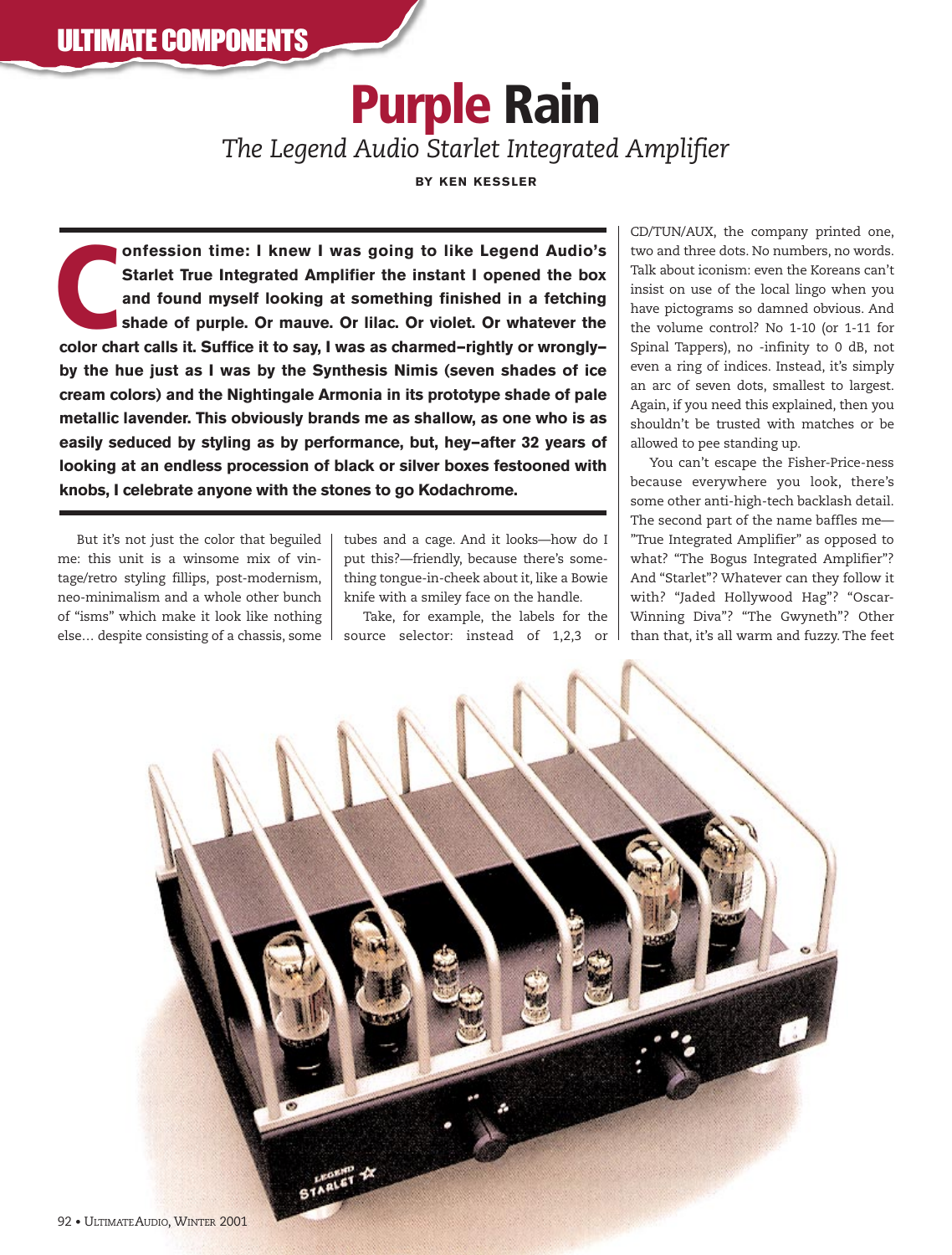### **Legend**

are oversized, like Bozo's, or the clowns in *Dumbo*. Big knobs, big cage—anodized grey if you order the purple Starlet—a fullwidth cover to hide any ugly bits like transformers or capacitors. And the nogloss finish is so, so tactile, so anti-technofear that it's almost as if someone in Legend Audio's Berkeley HQ had been seconded from working for Barney the Dinosaur.

#### **NOT JUST A PRETTY FACE**

Underneath, though, it's another story.The Starlet is a dual-mono design with separate left-and-right driver boards, set to run in triode form—there are two 6550s per channel—in Class A mode. The pre-amplifier, with 20 dB of gain, and the driver section consist of five 5814A tubes, while the designer parts litany includes a high-performance ALPS potentiometer, Holco resistors, and capacitors from Solen and Siemens. I'm not sure who made the terminals, but the speakers are connected via solid multi-way binding posts and the inputs are secure, gold-plated RCAs. Legend Audio employs hard-wiring with the company's own silver cables, and the output transformer is a proprietary design created to extract the most and best from the bottom octaves.

If fuss-free set-up is any indication, then Legend Audio clearly doesn't want you hanging around waiting for musical bliss; the Starlet was one of the fastest-toinstall tube products I've used. Upon opening the box, the first thing you see is a warning telling you not to pick up the unit by the cage. That's there just to protect the tubes, not to serve as grab handles. Once out, you see that Legend Audio ships the unit with the five pre-amplifier tubes in place, and the four output tubes packed separately. Because the design of the cage is so funky/modern, the rods are spaced far enough apart to allow you to insert the 6550s while still offering enough protection to prevent accidents through knocks and bumps. Unlike mesh cages, though, you could still conceivably drop some tool on the Starlet—a screwdriver, for example—which could hit a valve and wreak havoc.

Because the pictograms on the front made usage such a no-brainer, I didn't even look at the owner's manual. Which, it turns out, is so brief that it could have been written by Calvin Coolidge. At the

### The Starlet was one of the fastest-to-install tube products I've used.

front are the volume control, source selector and on/off rocker switch (in white, to match the logo). At the back, three pairs of RCA sockets, speaker terminals, AC input, and fuse holder. That's it: no bias controls, balance control, remote facilities, tape loop—nada, gornisht, zip.

Does this send out a specific message? If so, it's a confused one, because the unit exhibits a sort of schizophrenia that could only exist in audio. On the one hand, we have a product clearly designed to appeal beyond a market consisting of, say, singleended triode casualties who automatically distrust anything that looks good. For those hair-shirt masochists, hi-fi equipment has to look like it was made by a blacksmith; the Starlet could have been made by Alessi. It makes me think of the Audi TT, the Canon Elph and other design icons that work within a given discipline, adhere to the rules, and yet still look fresh. Most of all, it says, "Buy me!!! Indulge yourself!!!"

But on the other hand, you see that it couldn't be any more minimalist if it tried, and minimalist hi-fi is the sole preserve of the hair-shirt masochist. As I said above: no tape loop, no balance control, no remote control. These omissions are NOT understood by non-audiophiles who put up with the sort of crap that must have marketing people in other industries laughing to the point of pain.

#### **THE CASTING COUCH**

As this audience isn't the same as that for *Wallpaper*, it's not an issue. What matters for you is the sound, the whole sound, and nothing but the sound. And here—thank goodness—the Starlet delivers. But it operates within a clearly defined set of conditions, unlike powerhouse amplifiers which all but are oblivious to electronic mismatches. (I had a hard time explaining to a certain group of audiophiles that I like working with a big Krell when reviewing speakers because it laughs at low sensitivity, weird impedances, *etc*.) In this respect, it's a bit like the typical 300B single-ended weedy amplifier which can only be used with horns because everything else will show it up for the gutless wonder it is. But not totally. Unlike an amplifier with a lone 300B per channel in single-ended mode, the Starlet does deliver a useful 40 W rather than 4 W, and I had no trouble driving what I hoped were four utterly disparate loads: LS3/5As (15 ohm type), Wilson WATT Puppy 6, Avalon Avatar and Quad ESL63s.

As I grow older, I have less interest in and time for tweaking-for-the-sake-of-it. I figure that I should use the time left to me listening to music, not screwing around with pointy feet, damping fluids or magic dots. And while I did try some weird feet for the heck of it, they made no difference: the unit is so well constructed that microphony, for example, had been addressed in the design stage. Aside from the need to kill a teensy-weensy buzz here and there, it was virtually tweak-resistant. So the Starlet was auditioned *au naturel*, fed by the Krell KSP25sc, resting on my concrete floor with its own feet beneath it. The only concession I made to tweakdom and to Legend Audio was to use the supplied Lemaa interconnect, a 1.5 m length, between Krell and Starlet. The speakers were connected to the Starlet with Harmonix SH-101 wire, which I have been wedded to for years because it's so neutral.

I don't know what Legend Audio's policy is regarding run-in, but the unit improved dramatically over a week of constant use before settling into the groove I hope to describe below. As I said, Legend Audio wants you to have fun in seconds, and the Starlet was impressive even from cold, but that first session—the Persuasions' "Love Is All Around," the new Keb' Mo' CD, Emmylou Harris' *Red Dirt Girl*—was misleading. First impressions were of an amplifier with "vintage sound" written all over it, classic fat sound with a bit more thwack down below. Which would be to do this an injustice: for a tenth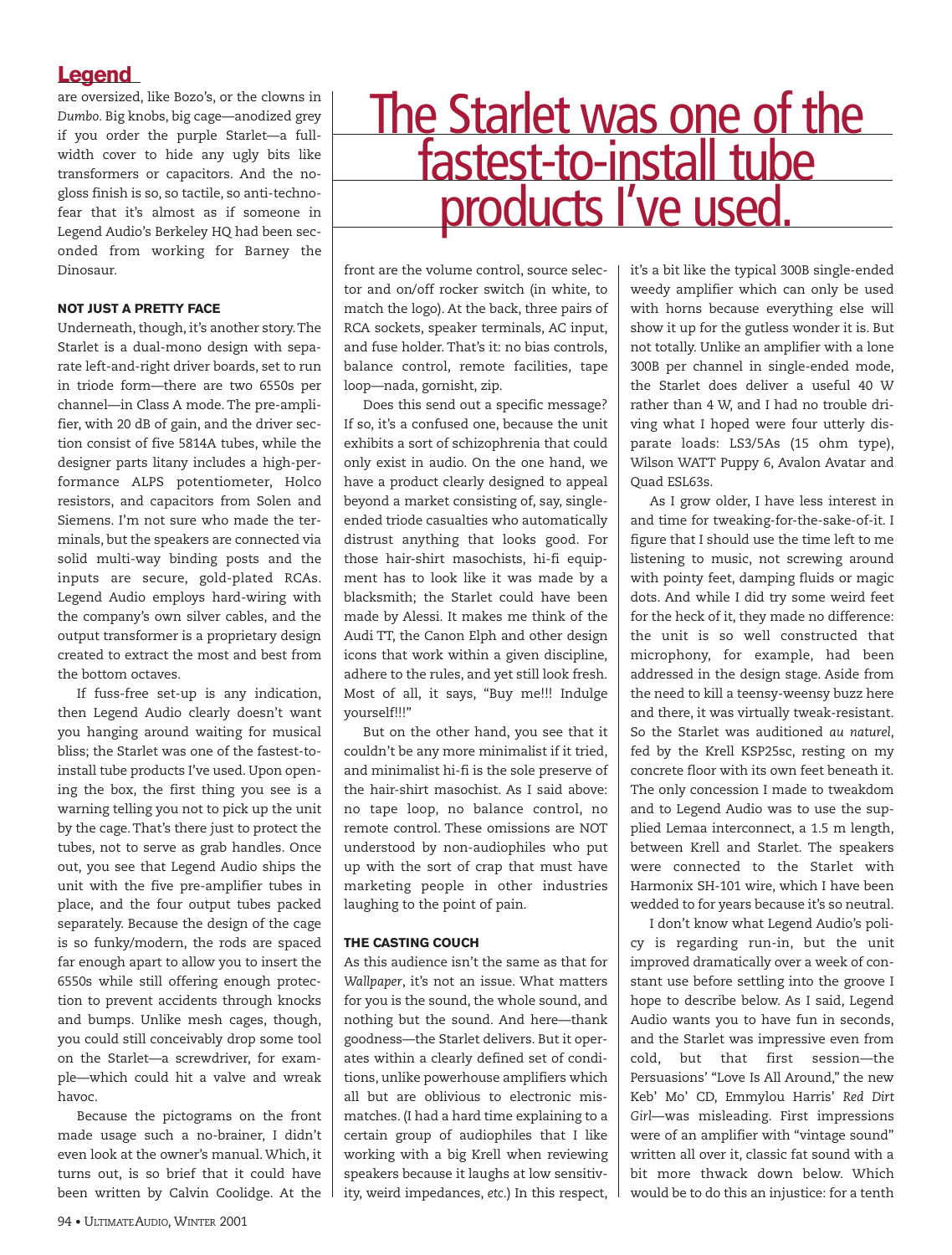### **Legend**

of the price, you could just go out and find some old, serviceable Dynaco.

Glassware, cage, odd color, retro hints this amplifier denies its appearance in the same manner as a retro sports car with modern innards: modern brakes that work, electricals that don't fry, wipers that clean. The Legend Audio Starlet only exposes its links to the past by mounting the tubes in your face, and by emitting that odd mechanical buzz, or low level hiss consistent with tubeware the world over. What happens after the amplifier has been running in for a week or so makes me think of the changes your computer yields when you defrag the disk: it got faster, leaner, quicker… zippier.

Settling down, then, to a unit with at least 100 hours on it, I was ready to torture the sucker. Returning to the Persuasions' eye-moistening take on "Love Is All Around," I heard just how big the amplifier can sound. The vocalists surrounded the speakers (both the Wilsons and the Avalons) in a way that was previously the preserve of the tiny LS3/5A but denied the

### This amplifier is deliciously fast and capable of handling transien

bigger speakers. Because the sound was huge and of a whole, it was easier to hear each of the vocalists in something approximating individual spaces. But the clincher wasn't the spatial grandeur so much as the handling of the deepest voices. Repeatedly, I was taken aback by the sheer weight added to the performance by Jimmy Hayes' vocals. A human equivalent of the Kodo drummers? Perhaps.

Normally, this wouldn't be so shocking. This is kid's stuff for big pre/power combinations with 10 times the power. But this is a 40 W/ch integrated amplifier, and I have a six-foot pair of speaker cables that costs more. Still, let's not get carried away here: the Starlet is not a juggernaut of an amplifier designed to knock down walls. Its limits are reached when huge dynamic sweeps come along, and it was those self-same Kodo drummers that showed how the Starlet could be made to sound undernourished. It's here that you admit that correct speaker selection is paramount—out with the Avalons, in with the Quads, out with the Wilsons, in with the LS3/5As. It's not even about sensitivity or impedance—it's about power delivery combined with